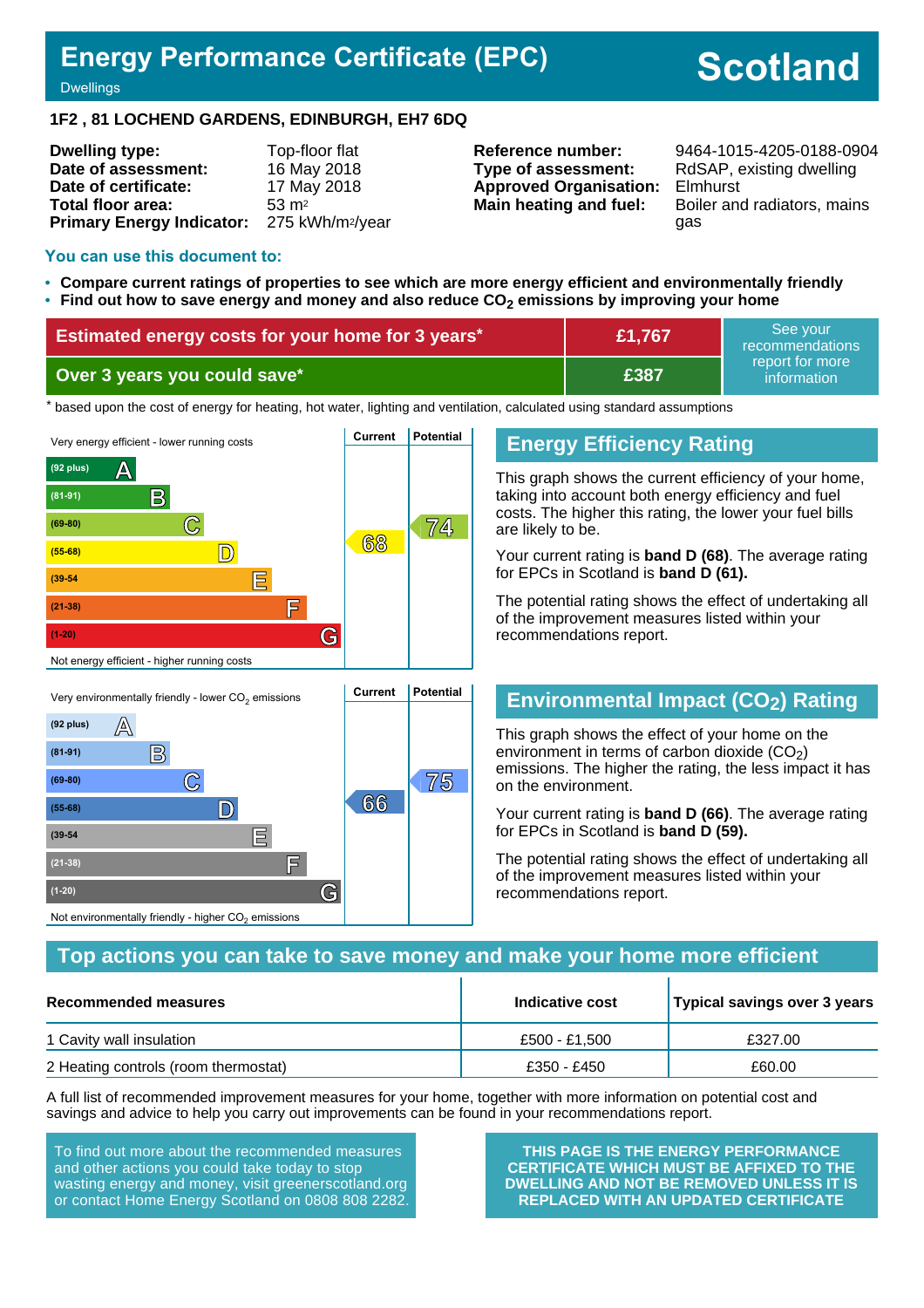# **Summary of the energy performance related features of this home**

This table sets out the results of the survey which lists the current energy-related features of this home. Each element is assessed by the national calculation methodology; 1 star = very poor (least efficient), 2 stars = poor, 3 stars = average, 4 stars = good and 5 stars = very good (most efficient). The assessment does not take into consideration the condition of an element and how well it is working. 'Assumed' means that the insulation could not be inspected and an assumption has been made in the methodology, based on age and type of construction.

| <b>Element</b>        | <b>Description</b>                             | <b>Energy Efficiency</b> | Environmental |
|-----------------------|------------------------------------------------|--------------------------|---------------|
| Walls                 | Cavity wall, as built, no insulation (assumed) | ★★☆☆☆                    | ★★☆☆☆         |
| Roof                  | Pitched, 400+ mm loft insulation               | ★★★★★                    | *****         |
| Floor                 | (another dwelling below)                       |                          |               |
| Windows               | Fully double glazed                            | ★★★★☆                    | ★★★★☆         |
| Main heating          | Boiler and radiators, mains gas                | ★★★★☆                    | ★★★★☆         |
| Main heating controls | Programmer, TRVs and bypass                    | ★★★☆☆                    | ★★★☆☆         |
| Secondary heating     | None                                           |                          |               |
| Hot water             | From main system                               | ★★★★☆                    | ★★★★☆         |
| Lighting              | Low energy lighting in all fixed outlets       | *****                    | *****         |

# **The energy efficiency rating of your home**

Your Energy Efficiency Rating is calculated using the standard UK methodology, RdSAP. This calculates energy used for heating, hot water, lighting and ventilation and then applies fuel costs to that energy use to give an overall rating for your home. The rating is given on a scale of 1 to 100. Other than the cost of fuel for electrical appliances and for cooking, a building with a rating of 100 would cost almost nothing to run.

As we all use our homes in different ways, the energy rating is calculated using standard occupancy assumptions which may be different from the way you use it. The rating also uses national weather information to allow comparison between buildings in different parts of Scotland. However, to make information more relevant to your home, local weather data is used to calculate your energy use,  $CO<sub>2</sub>$  emissions, running costs and the savings possible from making improvements.

# **The impact of your home on the environment**

One of the biggest contributors to global warming is carbon dioxide. The energy we use for heating, lighting and power in our homes produces over a quarter of the UK's carbon dioxide emissions. Different fuels produce different amounts of carbon dioxide for every kilowatt hour (kWh) of energy used. The Environmental Impact Rating of your home is calculated by applying these 'carbon factors' for the fuels you use to your overall energy use.

The calculated emissions for your home are 49 kg  $CO<sub>2</sub>/m<sup>2</sup>/yr$ .

The average Scottish household produces about 6 tonnes of carbon dioxide every year. Based on this assessment, heating and lighting this home currently produces approximately 2.5 tonnes of carbon dioxide every year. Adopting recommendations in this report can reduce emissions and protect the environment. If you were to install all of these recommendations this could reduce emissions by 0.6 tonnes per year. You could reduce emissions even more by switching to renewable energy sources.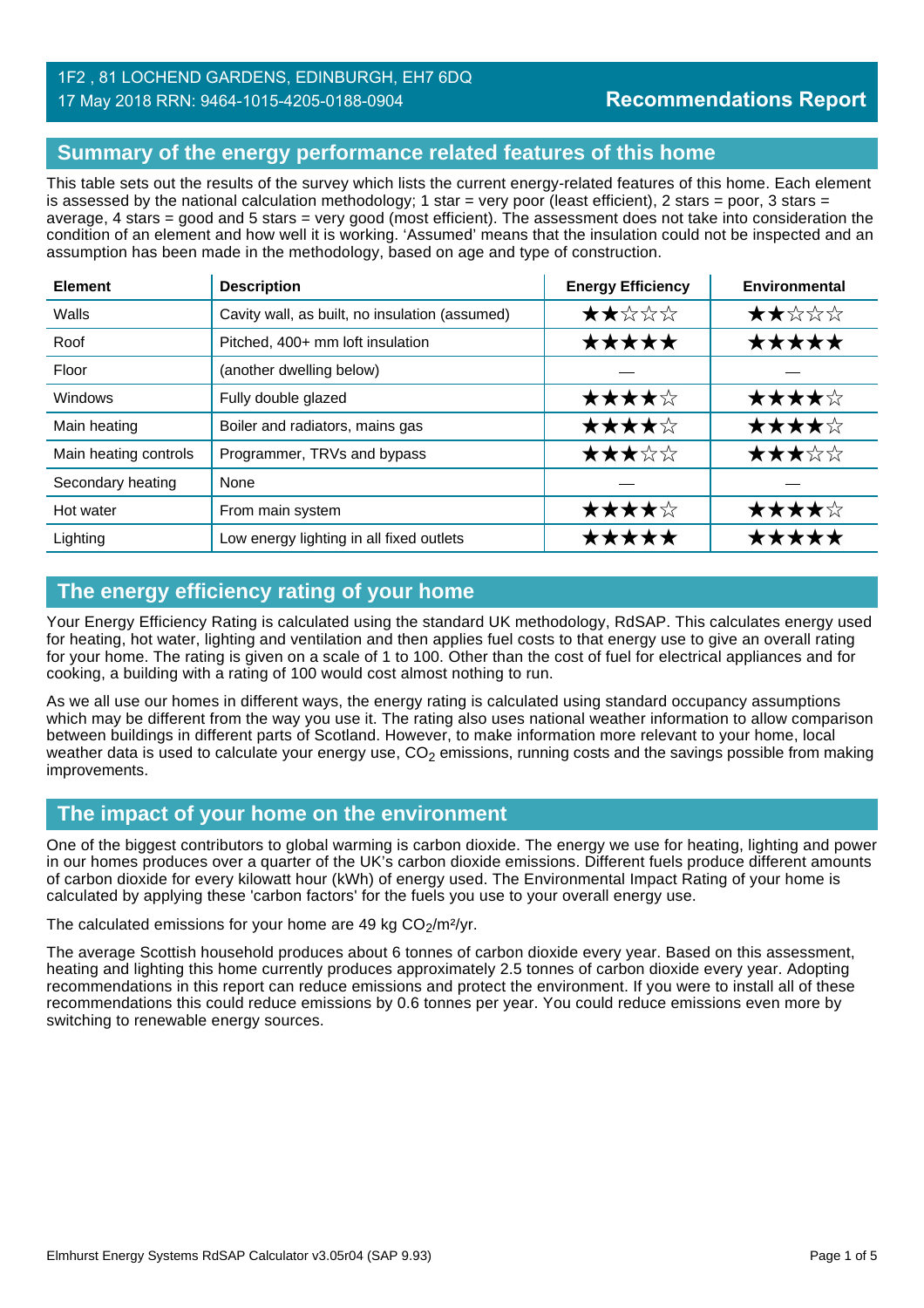| <b>Estimated energy costs for this home</b> |                             |                               |                                 |
|---------------------------------------------|-----------------------------|-------------------------------|---------------------------------|
|                                             | <b>Current energy costs</b> | <b>Potential energy costs</b> | <b>Potential future savings</b> |
| <b>Heating</b>                              | £1,389 over 3 years         | E999 over 3 years             |                                 |
| <b>Hot water</b>                            | £261 over 3 years           | £264 over 3 years             | <b>You could</b>                |
| Lighting                                    | £117 over 3 years           | £117 over 3 years             | save £387                       |
|                                             | Totals £1,767               | £1,380                        | over 3 years                    |

These figures show how much the average household would spend in this property for heating, lighting and hot water. This excludes energy use for running appliances such as TVs, computers and cookers, and the benefits of any electricity generated by this home (for example, from photovoltaic panels). The potential savings in energy costs show the effect of undertaking all of the recommended measures listed below.

#### **Recommendations for improvement**

The measures below will improve the energy and environmental performance of this dwelling. The performance ratings after improvements listed below are cumulative; that is, they assume the improvements have been installed in the order that they appear in the table. Further information about the recommended measures and other simple actions to take today to save money is available from the Home Energy Scotland hotline which can be contacted on 0808 808 2282. Before carrying out work, make sure that the appropriate permissions are obtained, where necessary. This may include permission from a landlord (if you are a tenant) or the need to get a Building Warrant for certain types of work.

|   |                             |                        | <b>Typical saving</b> | <b>Rating after improvement</b> |                    |
|---|-----------------------------|------------------------|-----------------------|---------------------------------|--------------------|
|   | <b>Recommended measures</b> | <b>Indicative cost</b> | per year              | <b>Energy</b>                   | <b>Environment</b> |
|   | Cavity wall insulation      | £500 - £1,500          | £109                  | C <sub>73</sub>                 | $C$ 74             |
| 2 | Upgrade heating controls    | £350 - £450            | £20                   | C 74                            | C75                |

#### **Alternative measures**

There are alternative improvement measures which you could also consider for your home. It would be advisable to seek further advice and illustration of the benefits and costs of such measures.

• External insulation with cavity wall insulation

# **Choosing the right improvement package**

For free and impartial advice on choosing suitable measures for your property, contact the Home Energy Scotland hotline on 0808 808 2282 or go to www.greenerscotland.org.

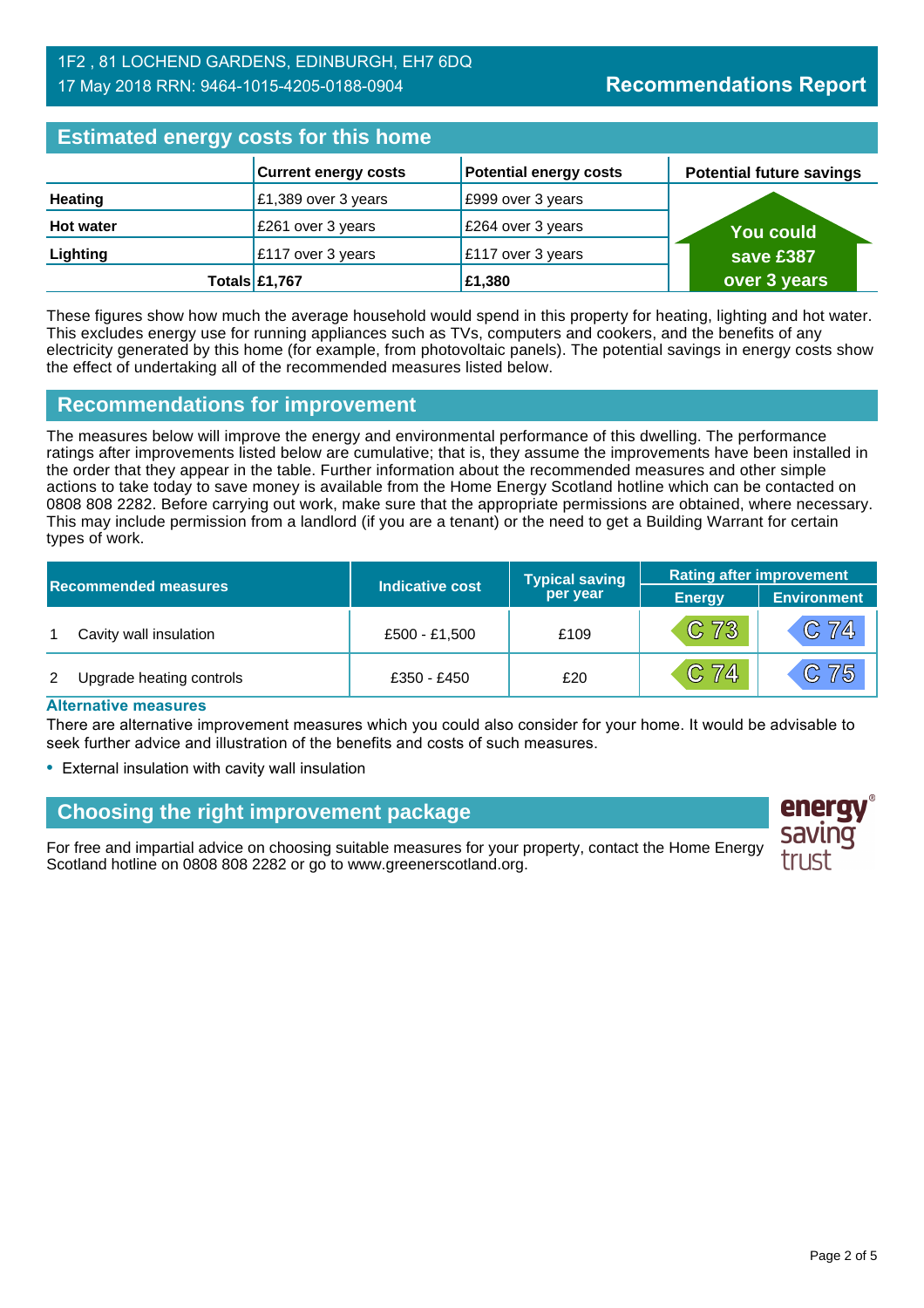#### **About the recommended measures to improve your home's performance rating**

This section offers additional information and advice on the recommended improvement measures for your home

#### **1 Cavity wall insulation**

Cavity wall insulation, to fill the gap between the inner and outer layers of external walls with an insulating material, reduces heat loss; this will improve levels of comfort, reduce energy use and lower fuel bills. The insulation material is pumped into the gap through small holes that are drilled into the outer walls, and the holes are made good afterwards. As specialist machinery is used to fill the cavity, a professional installation company should carry out this work, and they should carry out a thorough survey before commencing work to ensure that this type of insulation is suitable for this home and its exposure. They should also provide a guarantee for the work and handle any building standards issues. Further information about cavity wall insulation and details of local installers can be obtained from the National Insulation Association (www.nationalinsulationassociation.org.uk).

#### **2 Heating controls (room thermostat)**

The heating system should have a room thermostat to enable the boiler to switch off when no heat is required. A competent heating engineer should be asked to do this work. Insist that the thermostat switches off the boiler as well as the pump and that the thermostatic radiator valve is removed from any radiator in the same room as the thermostat. Building regulations generally apply to this work and a building warrant may be required, so it is best to check with your local authority building standards department and seek advice from a qualified heating engineer.

#### **Low and zero carbon energy sources**

Low and zero carbon (LZC) energy sources are sources of energy that release either very little or no carbon dioxide into the atmosphere when they are used. Installing these sources may help reduce energy bills as well as cutting carbon.

**LZC energy sources present:** There are none provided for this home

#### **Your home's heat demand**

You could receive Renewable Heat Incentive (RHI) payments and help reduce carbon emissions by replacing your existing heating system with one that generates renewable heat and, where appropriate, having your loft insulated and cavity walls filled. The estimated energy required for space and water heating will form the basis of the payments. For more information go to www.energysavingtrust.org.uk/scotland/rhi.

| <b>Heat demand</b>           | <b>Existing dwelling</b> | Impact of loft<br>insulation | Impact of cavity<br>wall insulation | Impact of solid wall<br>insulation |
|------------------------------|--------------------------|------------------------------|-------------------------------------|------------------------------------|
| Space heating (kWh per year) | 6.765                    | N/A                          | (2, 164)                            | N/A                                |
| Water heating (kWh per year) | 1.741                    |                              |                                     |                                    |

#### **Addendum**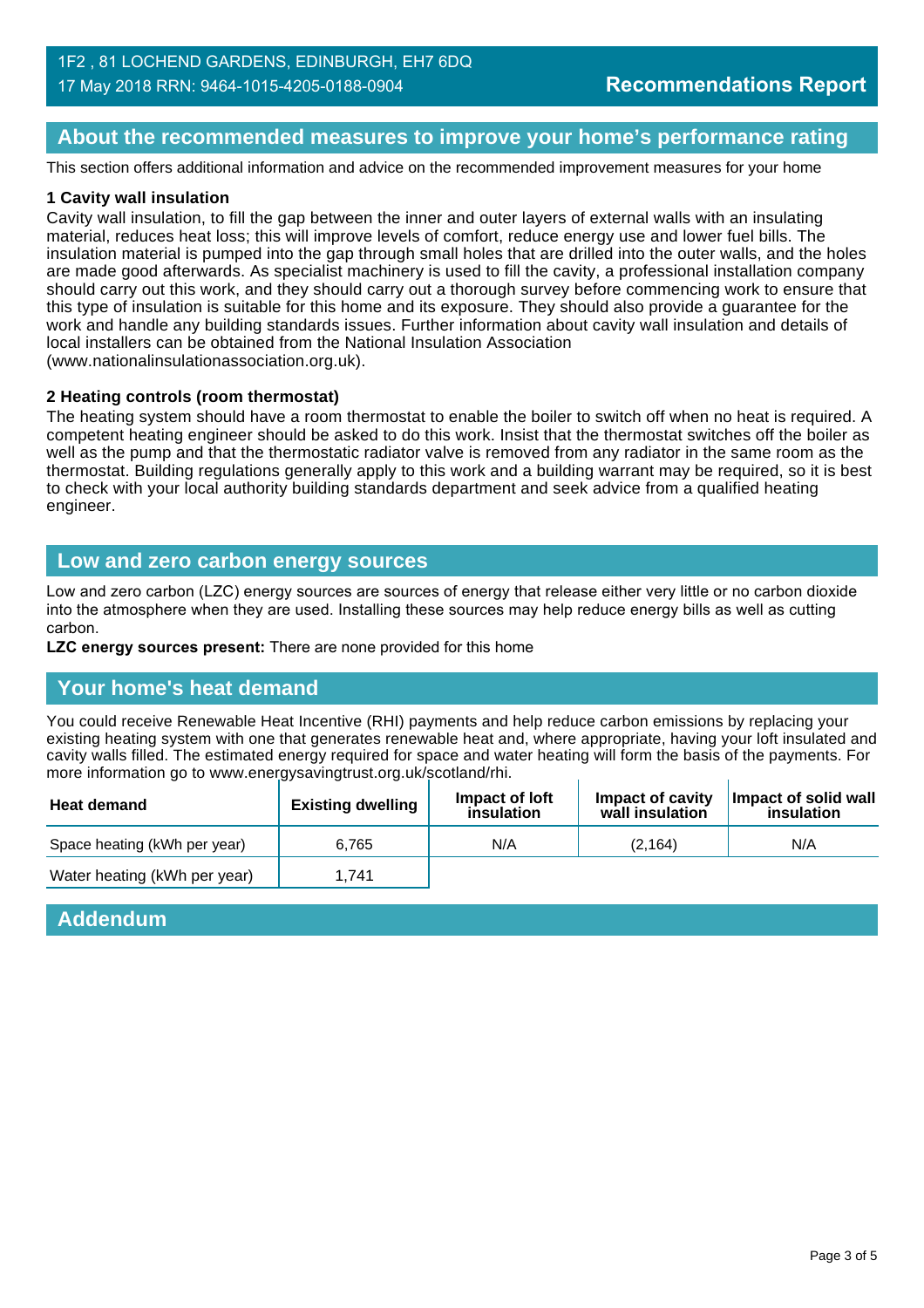# **About this document**

This Recommendations Report and the accompanying Energy Performance Certificate are valid for a maximum of ten years. These documents cease to be valid where superseded by a more recent assessment of the same building carried out by a member of an Approved Organisation.

The Energy Performance Certificate and this Recommendations Report for this building were produced following an energy assessment undertaken by an assessor accredited by Elmhurst (www.elmhurstenergy.co.uk), an Approved Organisation Appointed by Scottish Ministers. The certificate has been produced under the Energy Performance of Buildings (Scotland) Regulations 2008 from data lodged to the Scottish EPC register. You can verify the validity of this document by visiting www.scottishepcregister.org.uk and entering the report reference number (RRN) printed at the top of this page.

| Mr. Fergus Mair     |
|---------------------|
| EES/009437          |
| Graham & Sibbald    |
| 11 Manor Place      |
| Edinburgh           |
| EH3 7DL             |
| 0131 225 1559       |
| edinburgh@g-s.co.uk |
| No related party    |
|                     |

If you have any concerns regarding the content of this report or the service provided by your assessor you should in the first instance raise these matters with your assessor and with the Approved Organisation to which they belong. All Approved Organisations are required to publish their complaints and disciplinary procedures and details can be found online at the web address given above.

#### **Use of this energy performance information**

Once lodged by your EPC assessor, this Energy Performance Certificate and Recommendations Report are available to view online at www.scottishepcregister.org.uk, with the facility to search for any single record by entering the property address. This gives everyone access to any current, valid EPC except where a property has a Green Deal Plan, in which case the report reference number (RRN) must first be provided. The energy performance data in these documents, together with other building information gathered during the assessment is held on the Scottish EPC Register and is available to authorised recipients, including organisations delivering energy efficiency and carbon reduction initiatives on behalf of the Scottish and UK governments. A range of data from all assessments undertaken in Scotland is also published periodically by the Scottish Government. Further information on these matters and on Energy Performance Certificates in general, can be found at www.gov.scot/epc.